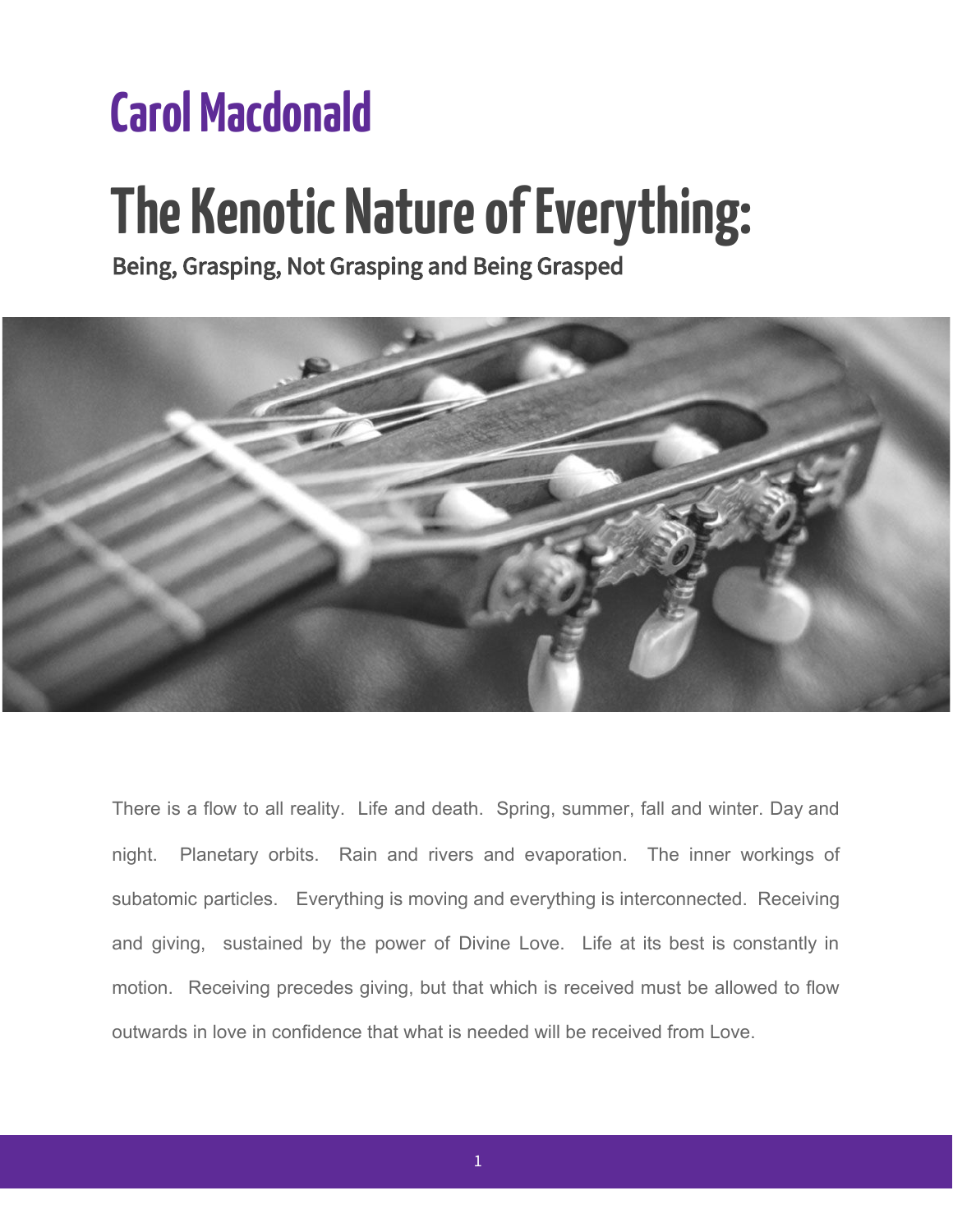Before the beginning,always, there was God. And God was not lonely. Love, their very nature, flowed in a never-ending dance between the Father, Son and Holy Spirit.<sup>1</sup> But God wanted more, and in the beginning, about 13.8 billion years ago, he spoke and the

In the beginning was the Word, and the Word was with God, and the Word was God. <sup>2</sup> He was with God in the beginning.  $3$  Through him all things were made ... John 1: 1-3 universe came into being. Our tiny planet emerged 9.3 billion years later and finally, only 200,000 years ago, a race emerged with whom God could have meaning fellowship.

### Grasping

The first creation story presents humankind as the pinnacle of God's creation reflecting His own image<sup>2</sup>, while the second tellings emphasizes the importance and dignity of human relationship. Eve was cloned from Adam as a "suitable helper" and they became again "one flesh" mirroring the one-and-more-than-one nature of Deity. The Hebrew term "suitable helper" (ezer) is the same word used of God as passages such as Psalm 70:5. So the first humans we made in the image of God, and given authority and capability commensurate with their high calling. How strange and tragic that it was this very promise of being like God<sup>3</sup> -- which they already were  $-$  that was the deception

 $11$  am indebted to Richard Rohr for this image of the Trinity as a flowing dance of love.

<sup>&</sup>lt;sup>2</sup> "So God created mankind in his own image ... male and female he created them." Genesis 1:26 NIV

<sup>&</sup>lt;sup>3</sup> "You will not certainly die," the serpent said to the woman. "For God knows that when you eat from it your eyes will be opened, and you will be like God, knowing good and evil." Genesis 3:4 - 5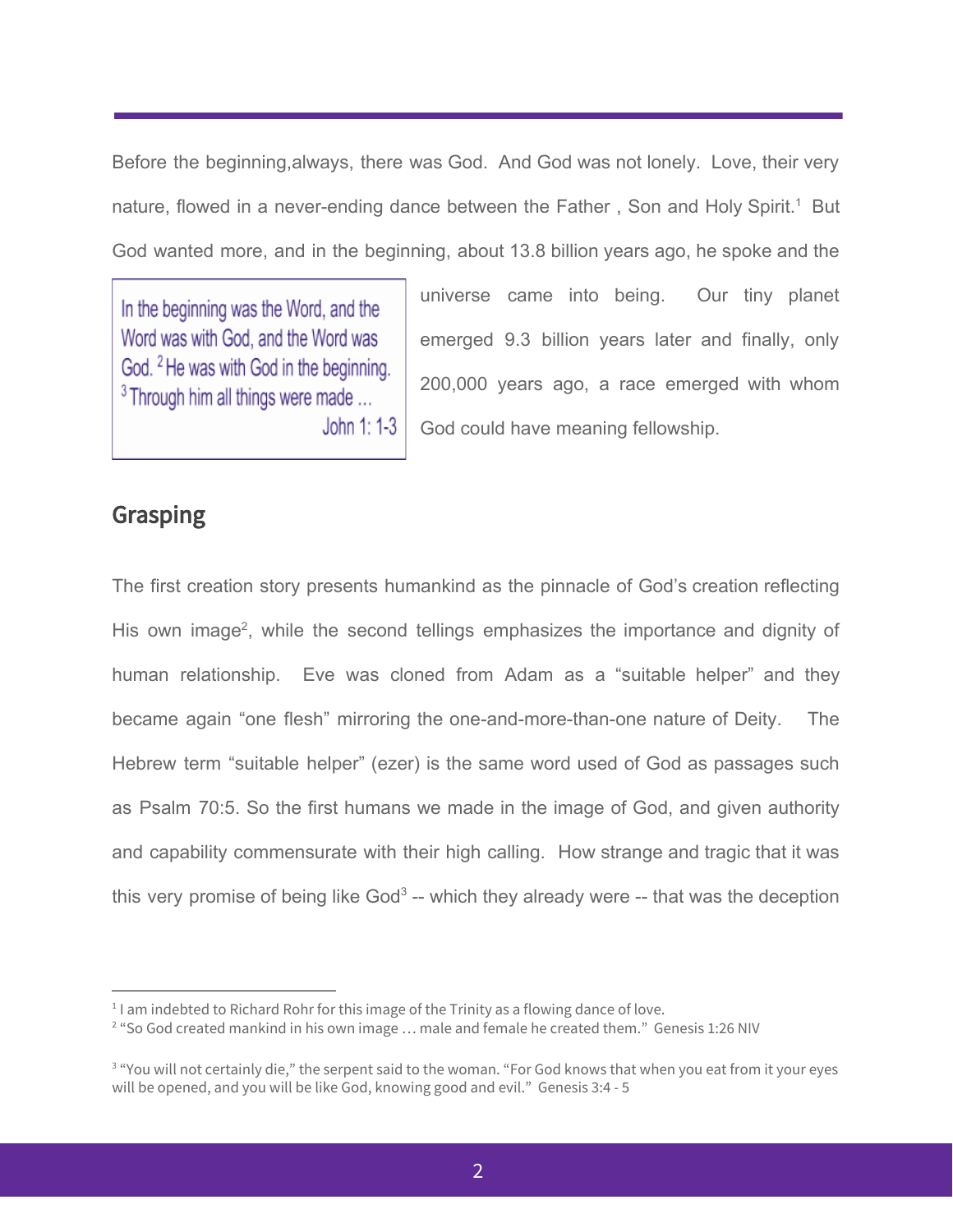that the serpent used to cause them to disobey God and grasp for equality of knowledge!

The second creation account highlights the flow of water coming from the ground and separating into four streams. All of biological life is sustained by flows of warmth, and water and air and nutrients. The earth brought forth an abundance of plants for the first humans to eat, and God allowed all of them except one: the Tree of the Knowledge of Good and Evil. It was forbidden and, not content to simply receive that which was granted , they willfully disobeyed and ate of the forbidden tree. The result of grasping the forbidden fruit was death -- essentially the cessation of flow. The abundance of the earth became constricted and the flow of love between Adam and Eve distorted by power and submission. No longer was kenosis -- flowing love and nurturing -- the norm. Death passed to all creation.

#### Not Grasping

Contrary to the modern Western mindset of individualism, Scripture views both God and humanity as collective unities. This is clear in the doctrine of the Trinity as one God but also in the way that all people are seen in being part of Adam's disobedience. St Paul declared to the Corinthians: "For as in Adam all die, so in Christ all will be made alive."<sup>4</sup> So let us now turn our attention to Christ.

<sup>4</sup> 1 Corinthians 15:22 NIV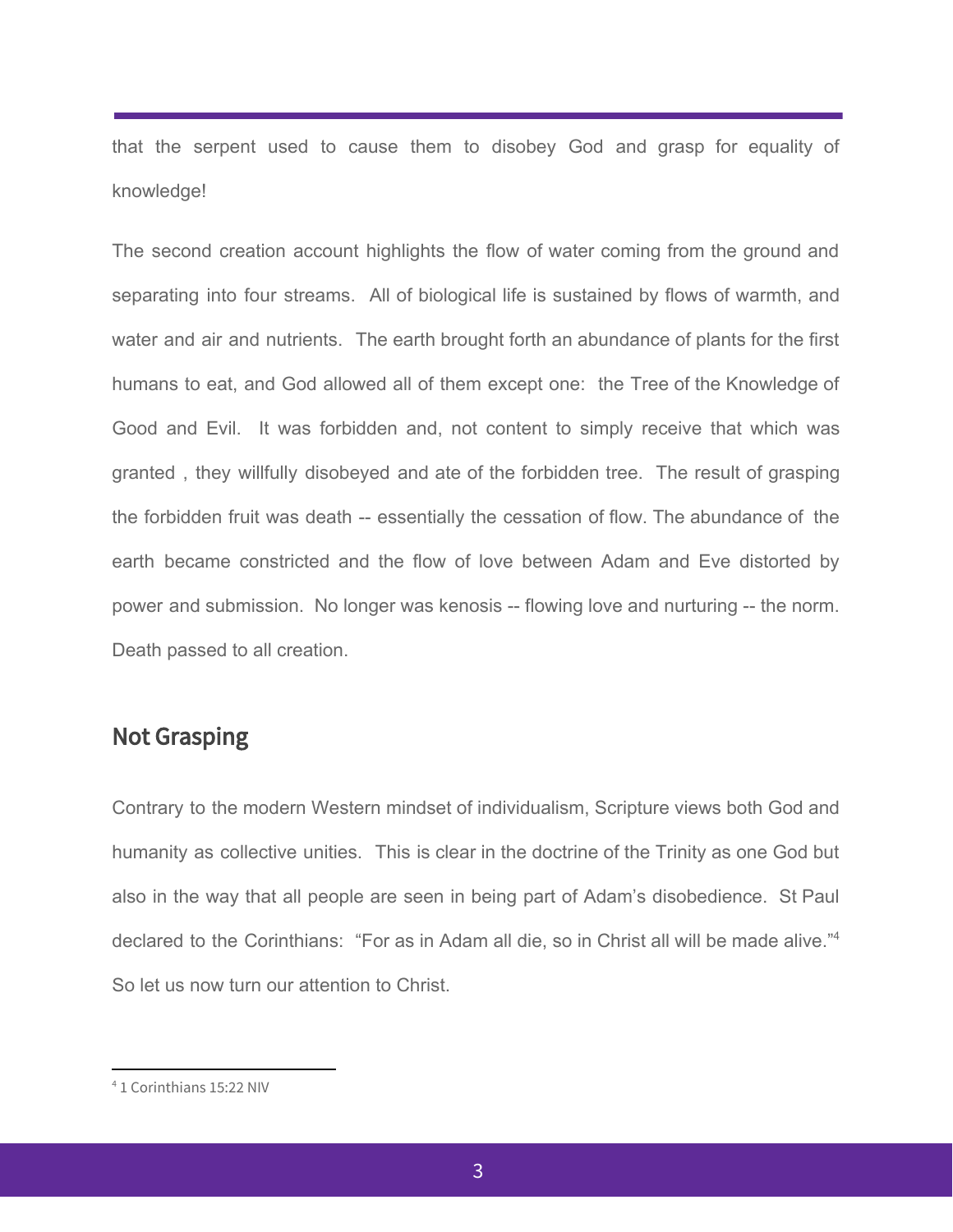In the aftermath of the disobedience, God said to the serpent: "I will put enmity between you and the woman, and between your offspring and hers; he will crush your head"<sup>5</sup> and, "When the fullness of time had come, God sent forth his Son, born of woman."<sup>6</sup> St Paul declared that "in Christ all the fullness of the Deity lives in bodily form"<sup>7</sup> and the writer to the Hebrews wrote "The Son is the radiance of God's glory and the exact representation of his being."<sup>8</sup> Jesus himself told Phillip "Anyone who has seen me, has seen the Father."<sup>9</sup>

In his letter to the Philippians, St Paul stated of Christ that

I believe in one God, the Father Almighty, Maker of heaven and earth, and of all things visible and invisible.

And in one Lord Jesus Christ, the only-begotten Son of God, begotten of the Father before all worlds; God of God, Light of Light, very God of very God; begotten, not made, being of one substance with the Father, by whom all things were made.

**Nicene Creed** 

"though He was in the form of God, [He] did not count equality with God a thing to be grasped but emptied himself, by taking the form of a servant,being born in the likeness of men. And being found in human form, he humbled

himself by becoming obedient to the point of death, even death on a cross. Therefore God has highly exalted him and bestowed on him the name that is above every name, so that at the name of Jesus every knee should bow, in

<sup>5</sup> Genesis 3:15 NIV

<sup>6</sup> Galatians 4:4 NIV

<sup>7</sup> Colossians 2:9 NIV

<sup>8</sup> Hebrews 1:3 NIV

<sup>9</sup> John 14:9 NIV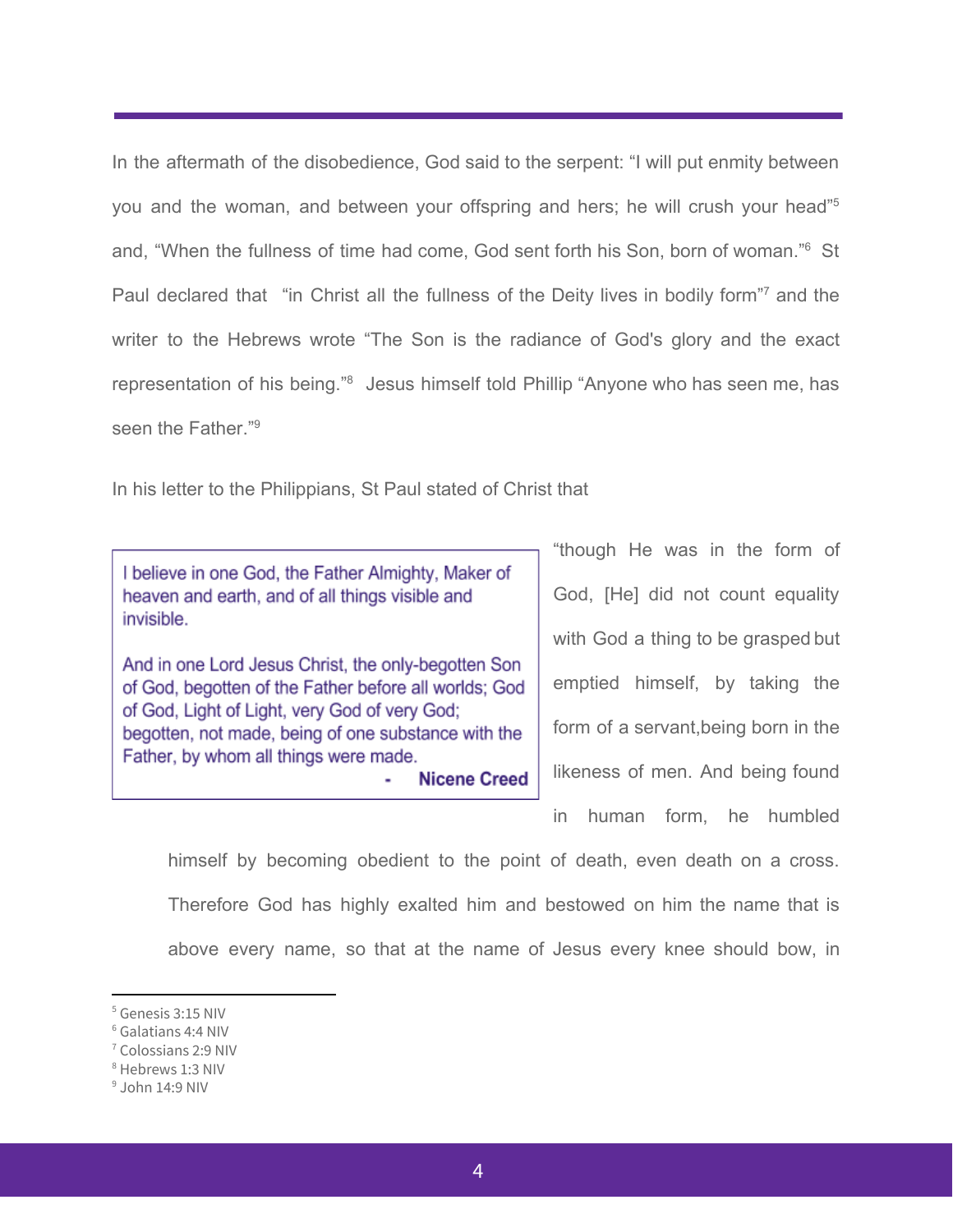heaven and on earth and under the earth, and every tongue confess that Jesus Christ is Lord, to the glory of God the Father."<sup>10</sup>

Unlike the first humans, Christ, the Son of Man, did not grasp equality with God but freely emptied himself of advantage and took the form of a servant. Any attempt to see the nature of God himself as unlike Jesus is unfounded as "in Christ God was reconciling the world to himself<sup>"11</sup>. Yet, Jesus is presented as the Son in relation to the Father. He declared in his servant humanity:,

"Truly, truly, I say to you, the Son can do nothing of his own accord, but only what he sees the Father doing. ... For as the Father raises the dead and gives them life, so also the Son gives life to whom he will. For the Father judges no one, but has given all judgment to the Son, that all may honor the Son, just as they honor the Father. Whoever does not honor the Son does not honor the Father who sent him."<sup>12</sup>

It is interesting that in exalting Jesus, the Father has given all judgement to the Son. The Merriam Webster online dictionary defines judgment as "the process of forming an opinion or evaluation by [discerning](https://www.merriam-webster.com/dictionary/discern) and comparing. $13$  Because he did not grasp equality with God but emptied Himself, he was given authority to eat from the Tree of the Knowledge (the determination, even) of Good and Evil.

 $10$  Philippians 25 - 11 ESV

<sup>&</sup>lt;sup>11</sup> 2 Corinthians 5:19 ESV

<sup>12</sup> John 5:19 - 23 ESV

<sup>13</sup> <https://www.merriam-webster.com/dictionary/judgement> 28/10/2017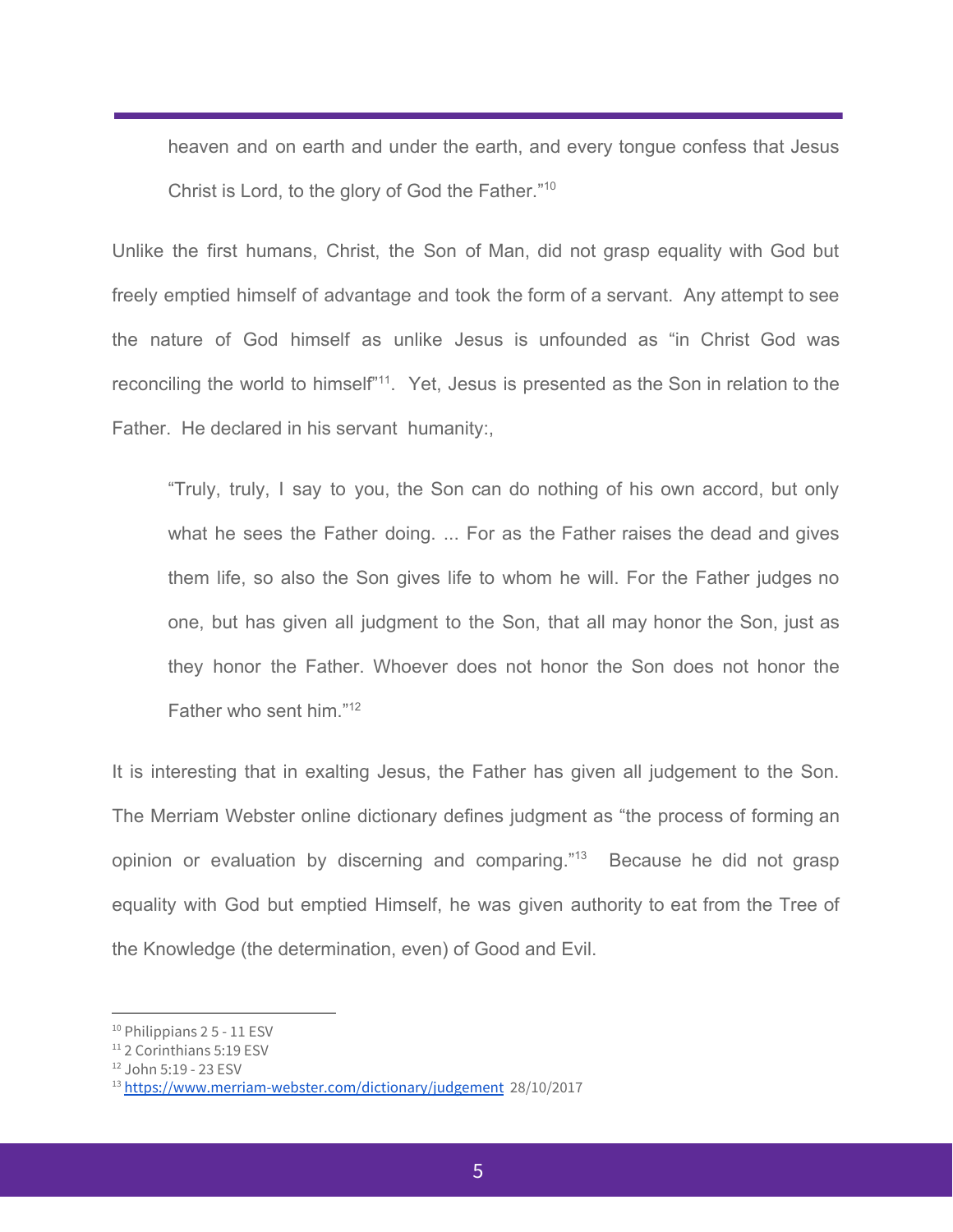"So that at the name of Jesus every knee should bow, in heaven and on earth and under the earth, and every tongue confess that Jesus Christ is Lord …" The result of the emptying and exaltation of the Second Person of the Godhead is an emptying of human pride. He is Lord; I am not. But it is not a defeat for humans. Instead, it is a participation in Divine abundance.

#### Being Grasped

The decision to gladly acknowledge that Jesus is Lord is a free human choice but the initiative to love is God's. In this saga of human grasping of Godlikeness, and Jesus' not grasping of it, there is one final grasping -- the life-giving grasping of us by God for inclusion into the divine dance. Further in his letter to the Philippians, Paul writes: "Not that I have already obtained all this, or have already arrived at my goal, but I press on to take hold of that for which Christ Jesus took hold of me."<sup>14</sup>

"For from his fullness we have all received, grace upon grace."<sup>15</sup> In the same vein, the letter to the church at Colossae states "For in [Christ] the whole fullness of deity dwells bodily, and you have been filled in him, who is the head of all rule and authority."<sup>16</sup> Our filling, again, reflects God's pouring himself into His creation, this time in the Person of the Holy Spirit.

<sup>&</sup>lt;sup>14</sup> Philippians 3:12 NIV

<sup>&</sup>lt;sup>15</sup> John 1:16 ESV

<sup>16</sup> Collosians 2:9 - 10 ESV